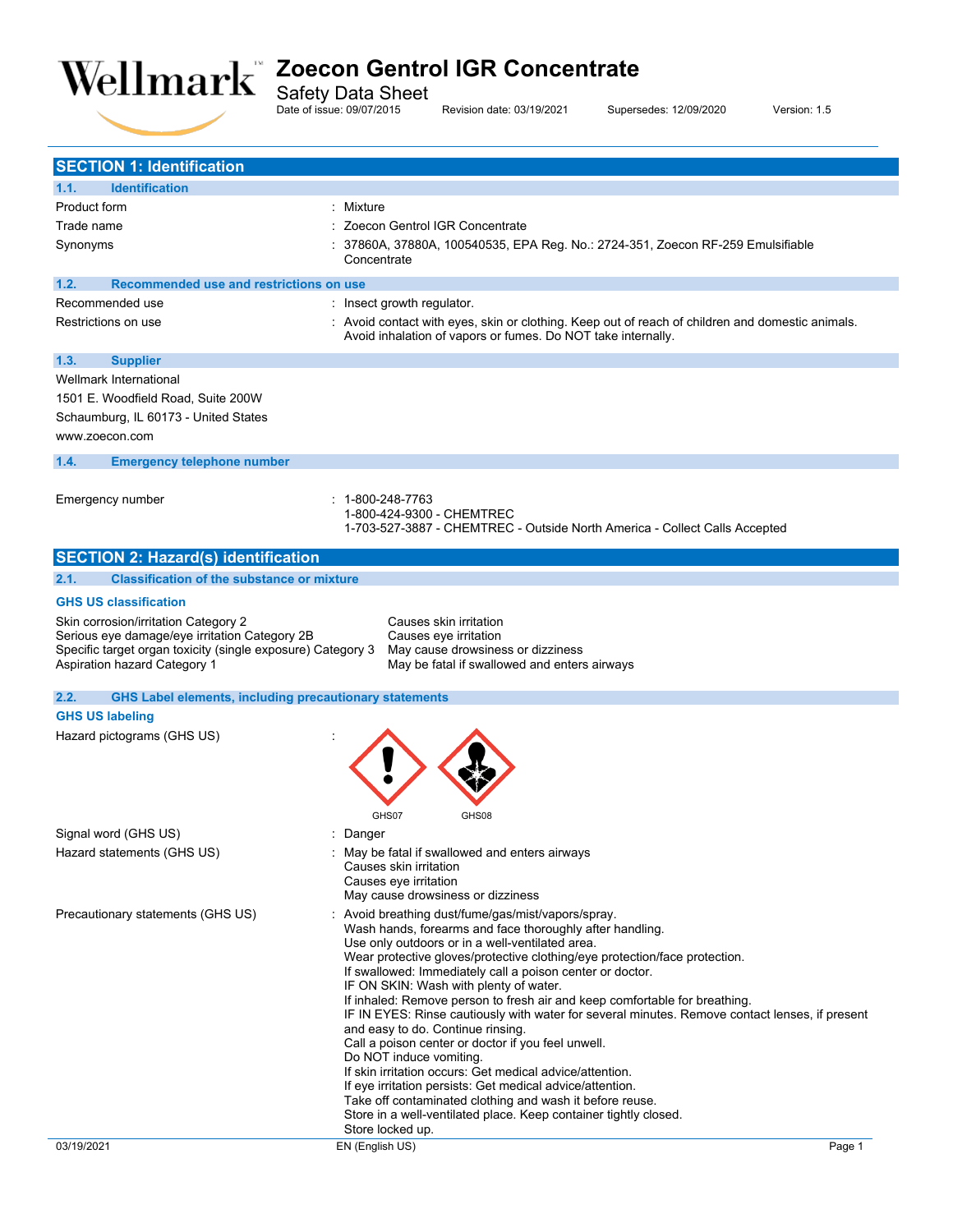Safety Data Sheet

Dispose of contents/container in accordance with local/regional/national/international regulations.

| 2.3.<br>Other hazards which do not result in classification<br>Other hazards which do not result in<br>: Under United States Regulations (29 CFR 1910.1200 - Hazard Communication Standard), this<br>product is considered hazardous.<br>classification |                                                                                                                                                                                                     |                           |             |
|---------------------------------------------------------------------------------------------------------------------------------------------------------------------------------------------------------------------------------------------------------|-----------------------------------------------------------------------------------------------------------------------------------------------------------------------------------------------------|---------------------------|-------------|
| 2.4.<br><b>Unknown acute toxicity (GHS US)</b>                                                                                                                                                                                                          |                                                                                                                                                                                                     |                           |             |
| Not applicable                                                                                                                                                                                                                                          |                                                                                                                                                                                                     |                           |             |
| <b>SECTION 3: Composition/Information on ingredients</b>                                                                                                                                                                                                |                                                                                                                                                                                                     |                           |             |
| 3.1.<br><b>Substances</b>                                                                                                                                                                                                                               |                                                                                                                                                                                                     |                           |             |
| Not applicable                                                                                                                                                                                                                                          |                                                                                                                                                                                                     |                           |             |
| 3.2.<br><b>Mixtures</b>                                                                                                                                                                                                                                 |                                                                                                                                                                                                     |                           |             |
| Name                                                                                                                                                                                                                                                    |                                                                                                                                                                                                     | <b>Product identifier</b> | %           |
| (S)-Hydroprene                                                                                                                                                                                                                                          |                                                                                                                                                                                                     | (CAS-No.) 65733-18-8      | 9           |
| Distillates (petroleum), hydrotreated light                                                                                                                                                                                                             |                                                                                                                                                                                                     | (CAS-No.) 64742-47-8      | 59.12       |
| Alkyl (C10-16 benzenesulfonic acid, calcium salt                                                                                                                                                                                                        |                                                                                                                                                                                                     | (CAS-No.) 68584-23-6      | $5.6 - 6.5$ |
| Nonylphenol polyethylene glycol ether                                                                                                                                                                                                                   |                                                                                                                                                                                                     | (CAS-No.) 127087-87-0     | 2.17        |
| Non-hazardous and/or does not meet criteria for classification                                                                                                                                                                                          |                                                                                                                                                                                                     | (CAS-No.) N/A             | Balance     |
|                                                                                                                                                                                                                                                         |                                                                                                                                                                                                     |                           |             |
| <b>SECTION 4: First-aid measures</b>                                                                                                                                                                                                                    |                                                                                                                                                                                                     |                           |             |
| 4.1.<br><b>Description of first aid measures</b>                                                                                                                                                                                                        |                                                                                                                                                                                                     |                           |             |
| First-aid measures after inhalation                                                                                                                                                                                                                     | : IF INHALED: Remove person to fresh air and keep comfortable for breathing. Call a POISON<br>CENTER or doctor/physician if you feel unwell.                                                        |                           |             |
| First-aid measures after skin contact                                                                                                                                                                                                                   | : IF ON SKIN: Wash with plenty of soap and water. Wash skin with plenty of water. Take off<br>contaminated clothing. If skin irritation or rash occurs: Get medical advice/attention.               |                           |             |
| First-aid measures after eye contact                                                                                                                                                                                                                    | IF IN EYES: Rinse cautiously with water for several minutes. Remove contact lenses, if present<br>and easy to do. Continue rinsing. If eye irritation persists: Get medical advice and attention.   |                           |             |
| First-aid measures after ingestion                                                                                                                                                                                                                      | : IF SWALLOWED: Call a POISON CENTER or doctor/physician if you feel unwell. Call a<br>physician immediately. Rinse mouth. Do NOT induce vomiting unless directed to do so by<br>medical personnel. |                           |             |
| 4.2.<br>Most important symptoms and effects (acute and delayed)                                                                                                                                                                                         |                                                                                                                                                                                                     |                           |             |
| Symptoms/effects                                                                                                                                                                                                                                        | May cause drowsiness or dizziness.                                                                                                                                                                  |                           |             |
| Symptoms/effects after skin contact                                                                                                                                                                                                                     | Causes skin irritation.                                                                                                                                                                             |                           |             |
| Symptoms/effects after eye contact                                                                                                                                                                                                                      | Causes mild eye irritation.                                                                                                                                                                         |                           |             |
| Symptoms/effects after ingestion                                                                                                                                                                                                                        | $\therefore$ Risk of lung edema.                                                                                                                                                                    |                           |             |
| 4.3.<br>Immediate medical attention and special treatment, if necessary                                                                                                                                                                                 |                                                                                                                                                                                                     |                           |             |
| Treat symptomatically.                                                                                                                                                                                                                                  |                                                                                                                                                                                                     |                           |             |
| <b>SECTION 5: Fire-fighting measures</b>                                                                                                                                                                                                                |                                                                                                                                                                                                     |                           |             |
| Suitable (and unsuitable) extinguishing media<br>5.1.                                                                                                                                                                                                   |                                                                                                                                                                                                     |                           |             |
| Suitable extinguishing media                                                                                                                                                                                                                            | : Water spray. Dry powder. Foam. Carbon dioxide.                                                                                                                                                    |                           |             |
| Unsuitable extinguishing media                                                                                                                                                                                                                          | : Avoid heavy hose streams.                                                                                                                                                                         |                           |             |
| 5.2.<br>Specific hazards arising from the chemical                                                                                                                                                                                                      |                                                                                                                                                                                                     |                           |             |
| Reactivity                                                                                                                                                                                                                                              | : The product is non-reactive under normal conditions of use, storage and transport.                                                                                                                |                           |             |
| 5.3.<br>Special protective equipment and precautions for fire-fighters                                                                                                                                                                                  |                                                                                                                                                                                                     |                           |             |
| Protection during firefighting                                                                                                                                                                                                                          | : Do not attempt to take action without suitable protective equipment. Self-contained breathing<br>apparatus. Complete protective clothing.                                                         |                           |             |
| <b>SECTION 6: Accidental release measures</b>                                                                                                                                                                                                           |                                                                                                                                                                                                     |                           |             |
| Personal precautions, protective equipment and emergency procedures<br>6.1.                                                                                                                                                                             |                                                                                                                                                                                                     |                           |             |
| 6.1.1.<br>For non-emergency personnel                                                                                                                                                                                                                   |                                                                                                                                                                                                     |                           |             |
| <b>Emergency procedures</b>                                                                                                                                                                                                                             | : Ventilate spillage area. Avoid breathing dust/fume/gas/mist/vapors/spray. Avoid contact with<br>skin and eyes. Avoid release to the environment.                                                  |                           |             |
|                                                                                                                                                                                                                                                         |                                                                                                                                                                                                     |                           |             |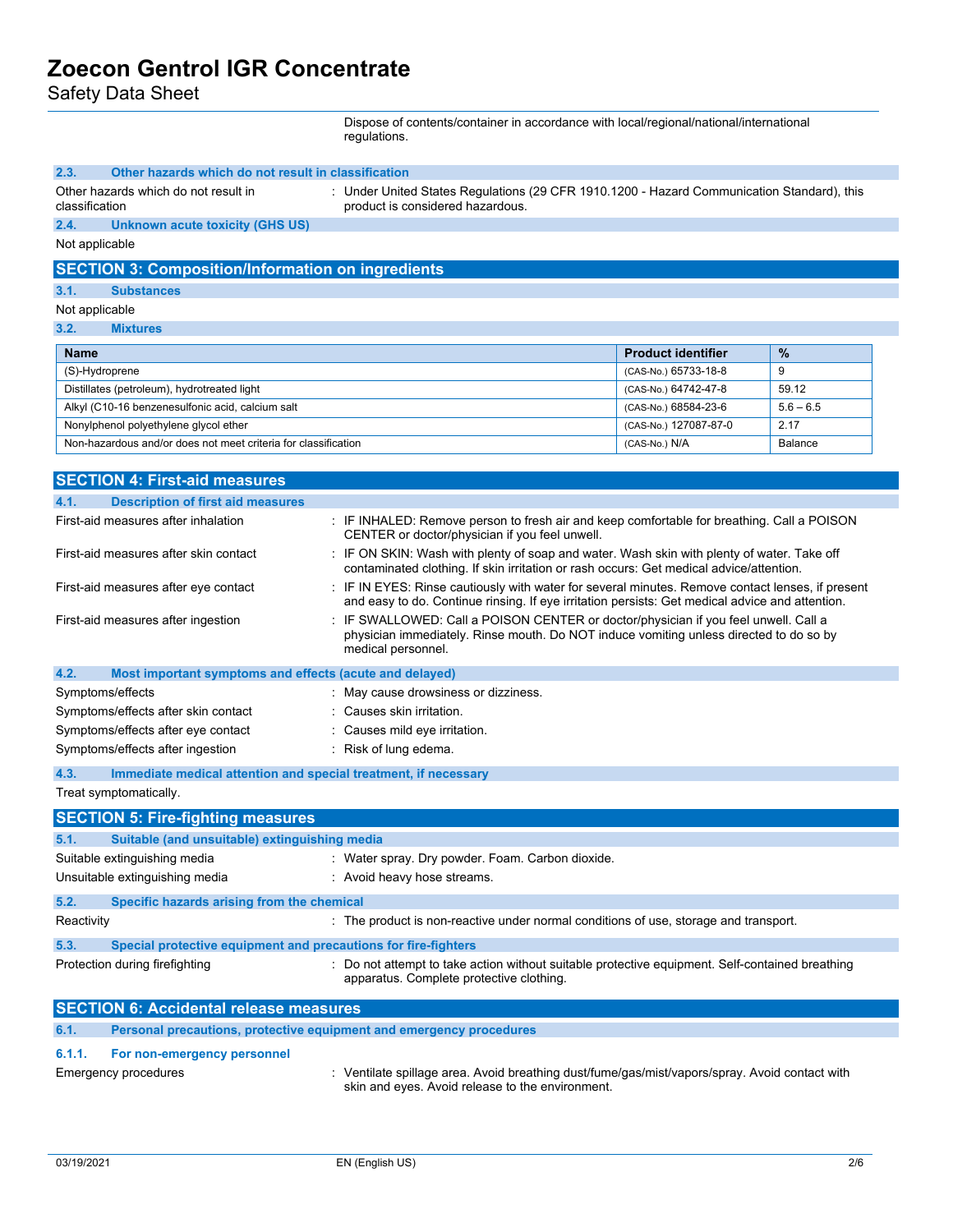| Safety Data Sheet                                                               |                      |                                                                                                                                                                                                                                                                                                                                                         |                                                                                                    |
|---------------------------------------------------------------------------------|----------------------|---------------------------------------------------------------------------------------------------------------------------------------------------------------------------------------------------------------------------------------------------------------------------------------------------------------------------------------------------------|----------------------------------------------------------------------------------------------------|
| 6.1.2.<br>For emergency responders<br>Protective equipment                      |                      | refer to section 8: Exposure controls/personal protection.                                                                                                                                                                                                                                                                                              | : Do not attempt to take action without suitable protective equipment. For further information     |
| 6.2.<br><b>Environmental precautions</b>                                        |                      |                                                                                                                                                                                                                                                                                                                                                         |                                                                                                    |
| Avoid release to the environment.                                               |                      |                                                                                                                                                                                                                                                                                                                                                         |                                                                                                    |
| 6.3.<br>Methods and material for containment and cleaning up                    |                      |                                                                                                                                                                                                                                                                                                                                                         |                                                                                                    |
| Methods for cleaning up                                                         |                      | container for disposal. Use appropriate PPE.                                                                                                                                                                                                                                                                                                            | : Absorb spills with an inert material, clay granules or other inert absorbent material and put in |
| <b>SECTION 7: Handling and storage</b>                                          |                      |                                                                                                                                                                                                                                                                                                                                                         |                                                                                                    |
| <b>Precautions for safe handling</b><br>7.1.                                    |                      |                                                                                                                                                                                                                                                                                                                                                         |                                                                                                    |
| Precautions for safe handling                                                   |                      | Do not handle until all safety precautions have been read and understood. Wear personal<br>protective equipment. Avoid breathing dust/fume/gas/mist/vapors/spray. Avoid contact with skin<br>and eyes. Do not use this product in or on electrical portions of equipment due to the possibility<br>of shock hazard. Use only in a well-ventilated area. |                                                                                                    |
| Hygiene measures                                                                |                      | Always wash hands after handling the product.                                                                                                                                                                                                                                                                                                           | : Wash contaminated clothing before reuse. Do not eat, drink or smoke when using this product.     |
| 7.2.                                                                            |                      | Conditions for safe storage, including any incompatibilities                                                                                                                                                                                                                                                                                            |                                                                                                    |
| Storage conditions                                                              |                      | Store locked up. Store in a well-ventilated place. Keep container tightly closed. Keep cool.<br>Keep from freezing.                                                                                                                                                                                                                                     |                                                                                                    |
| <b>SECTION 8: Exposure controls/personal protection</b>                         |                      |                                                                                                                                                                                                                                                                                                                                                         |                                                                                                    |
| 8.1.<br><b>Control parameters</b>                                               |                      |                                                                                                                                                                                                                                                                                                                                                         |                                                                                                    |
| Distillates (petroleum), hydrotreated light (64742-47-8)                        |                      |                                                                                                                                                                                                                                                                                                                                                         |                                                                                                    |
| <b>ACGIH</b>                                                                    | <b>ACGIH OEL TWA</b> |                                                                                                                                                                                                                                                                                                                                                         | Absorbed through skin. 200 mg/m <sup>3</sup> , (as total<br>hydrocarbon vapor) 8 hours.            |
|                                                                                 |                      |                                                                                                                                                                                                                                                                                                                                                         |                                                                                                    |
| 8.2.<br><b>Appropriate engineering controls</b>                                 |                      |                                                                                                                                                                                                                                                                                                                                                         |                                                                                                    |
| Appropriate engineering controls                                                |                      | : Adequate ventilation systems as needed to control concentrations of airborne contaminants<br>below applicable threshold limit values.                                                                                                                                                                                                                 |                                                                                                    |
| Environmental exposure controls                                                 |                      | : Avoid release to the environment.                                                                                                                                                                                                                                                                                                                     |                                                                                                    |
| 8.3.                                                                            |                      | Individual protection measures/Personal protective equipment                                                                                                                                                                                                                                                                                            |                                                                                                    |
| Hand protection:                                                                |                      |                                                                                                                                                                                                                                                                                                                                                         |                                                                                                    |
| Protective gloves                                                               |                      |                                                                                                                                                                                                                                                                                                                                                         |                                                                                                    |
| Eye protection:                                                                 |                      |                                                                                                                                                                                                                                                                                                                                                         |                                                                                                    |
| Safety glasses                                                                  |                      |                                                                                                                                                                                                                                                                                                                                                         |                                                                                                    |
| Skin and body protection:                                                       |                      |                                                                                                                                                                                                                                                                                                                                                         |                                                                                                    |
| Wear long-sleeved shirt, long pants, socks and shoes                            |                      |                                                                                                                                                                                                                                                                                                                                                         |                                                                                                    |
| <b>Respiratory protection:</b>                                                  |                      |                                                                                                                                                                                                                                                                                                                                                         |                                                                                                    |
| In case of insufficient ventilation, use NIOSH approved respiratory protection. |                      |                                                                                                                                                                                                                                                                                                                                                         |                                                                                                    |
|                                                                                 |                      |                                                                                                                                                                                                                                                                                                                                                         |                                                                                                    |



|                | <b>SECTION 9: Physical and chemical properties</b>    |                        |
|----------------|-------------------------------------------------------|------------------------|
| 9.1.           | Information on basic physical and chemical properties |                        |
| Physical state |                                                       | · Liquid               |
| Appearance     |                                                       | : Straw-colored liquid |
| Color          |                                                       | Straw-colored          |
|                |                                                       |                        |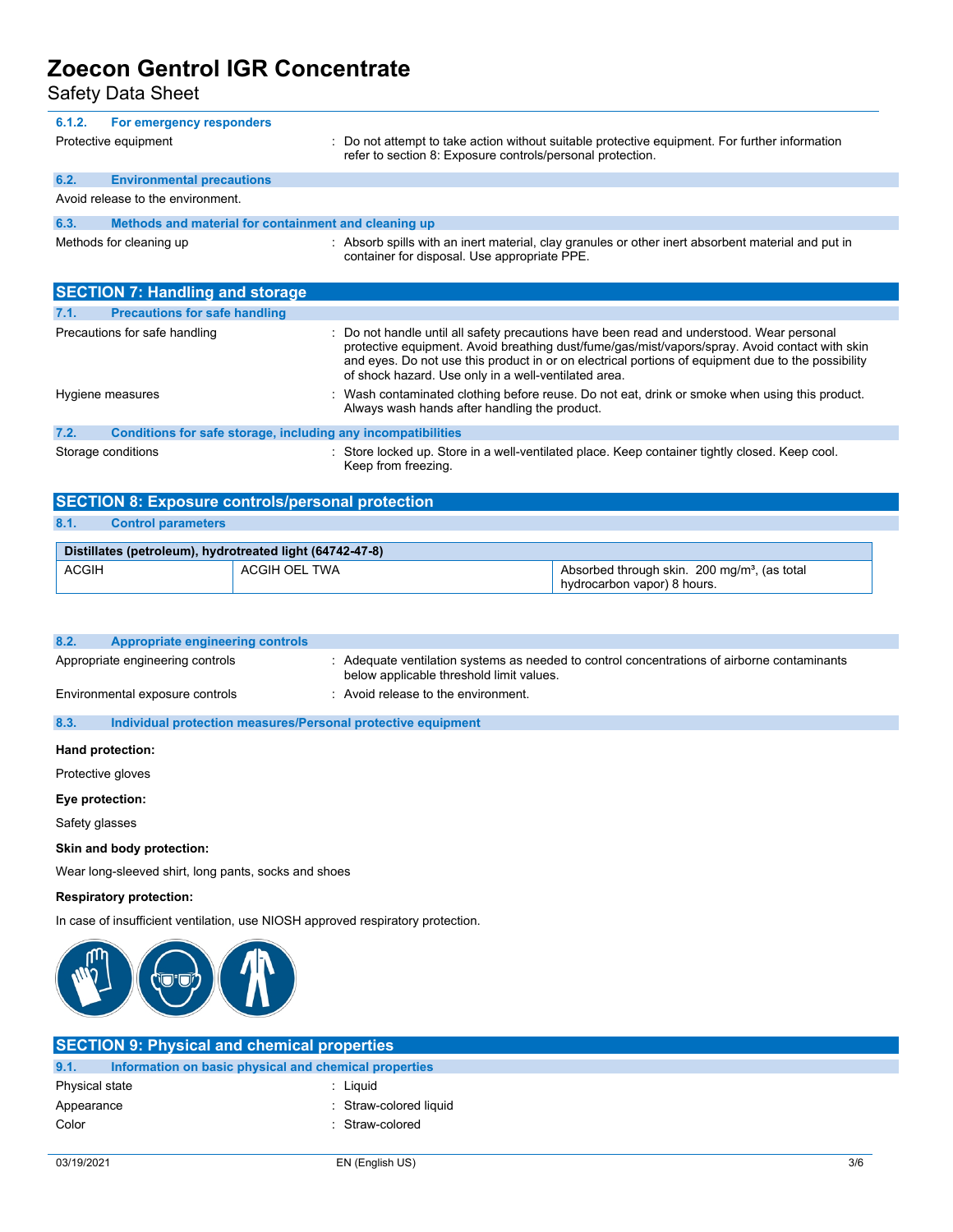Safety Data Sheet

| Odor                                            | Weak, neutral, paint-like |
|-------------------------------------------------|---------------------------|
| Odor threshold                                  | No data available         |
| рH                                              | 7.29                      |
| Melting point                                   | Not applicable            |
| Freezing point                                  | No data available         |
| Boiling point                                   | No data available         |
| Flash point                                     | 200 °F                    |
| Relative evaporation rate (butyl acetate=1)     | No data available         |
| Flammability (solid, gas)                       | Not applicable            |
| Vapor pressure                                  | No data available         |
| Relative vapor density at 20 °C                 | No data available         |
| Relative density                                | 0.87 g/cc (7.3 lb/gal)    |
| Solubility                                      | No data available         |
| Partition coefficient n-octanol/water (Log Pow) | No data available         |
| Auto-ignition temperature                       | No data available         |
| Decomposition temperature                       | No data available         |
| Viscosity, kinematic                            | No data available         |
| Viscosity, dynamic                              | $< 50$ cP                 |
| <b>Explosion limits</b>                         | No data available         |
| <b>Explosive properties</b>                     | Not explosive             |
| Oxidizing properties                            | Not applicable            |
|                                                 |                           |

### **9.2. Other information**

No additional information available

|       | <b>SECTION 10: Stability and reactivity</b>                                                                        |
|-------|--------------------------------------------------------------------------------------------------------------------|
| 10.1. | <b>Reactivity</b>                                                                                                  |
|       | The product is non-reactive under normal conditions of use, storage and transport.                                 |
| 10.2. | <b>Chemical stability</b>                                                                                          |
|       | Stable under normal conditions.                                                                                    |
| 10.3. | <b>Possibility of hazardous reactions</b>                                                                          |
|       | No dangerous reactions known under normal conditions of use.                                                       |
| 10.4. | <b>Conditions to avoid</b>                                                                                         |
|       | Excessive heat > 50 °C (> 110° F.). Avoid electrical portions of equipment due to the possibility of shock hazard. |
| 10.5. | Incompatible materials                                                                                             |
|       | Strong oxidizing agents.                                                                                           |
| 10.6. | <b>Hazardous decomposition products</b>                                                                            |
|       | Under normal conditions of storage and use, hazardous decomposition products should not be produced.               |
|       | <b>SECTION 11: Toxicological information</b>                                                                       |
| 11.1. | Information on toxicological effects                                                                               |

| <b>Zoecon Gentrol IGR Concentrate</b> |               |
|---------------------------------------|---------------|
| LD50 oral rat                         | > 5100 mg/kg  |
| LD50 dermal rabbit                    | > 2100 mg/kg  |
| LC50 inhalation rat (mg/l)            | > 7.2 mg/l/4h |

| <b>GHS-US Properties</b>          | <b>Classification</b>   |     |
|-----------------------------------|-------------------------|-----|
| Acute toxicity (oral)             | Not classified          |     |
| Acute toxicity (dermal)           | Not classified          |     |
| Acute toxicity (inhalation)       | Not classified          |     |
| Skin corrosion/irritation         | Causes skin irritation. |     |
| Serious eye damage/irritation     | Causes eye irritation.  |     |
| Respiratory or skin sensitization | Not classified          |     |
| Germ cell mutagenicity            | Not classified          |     |
| 03/19/2021                        | EN (English US)         | 4/6 |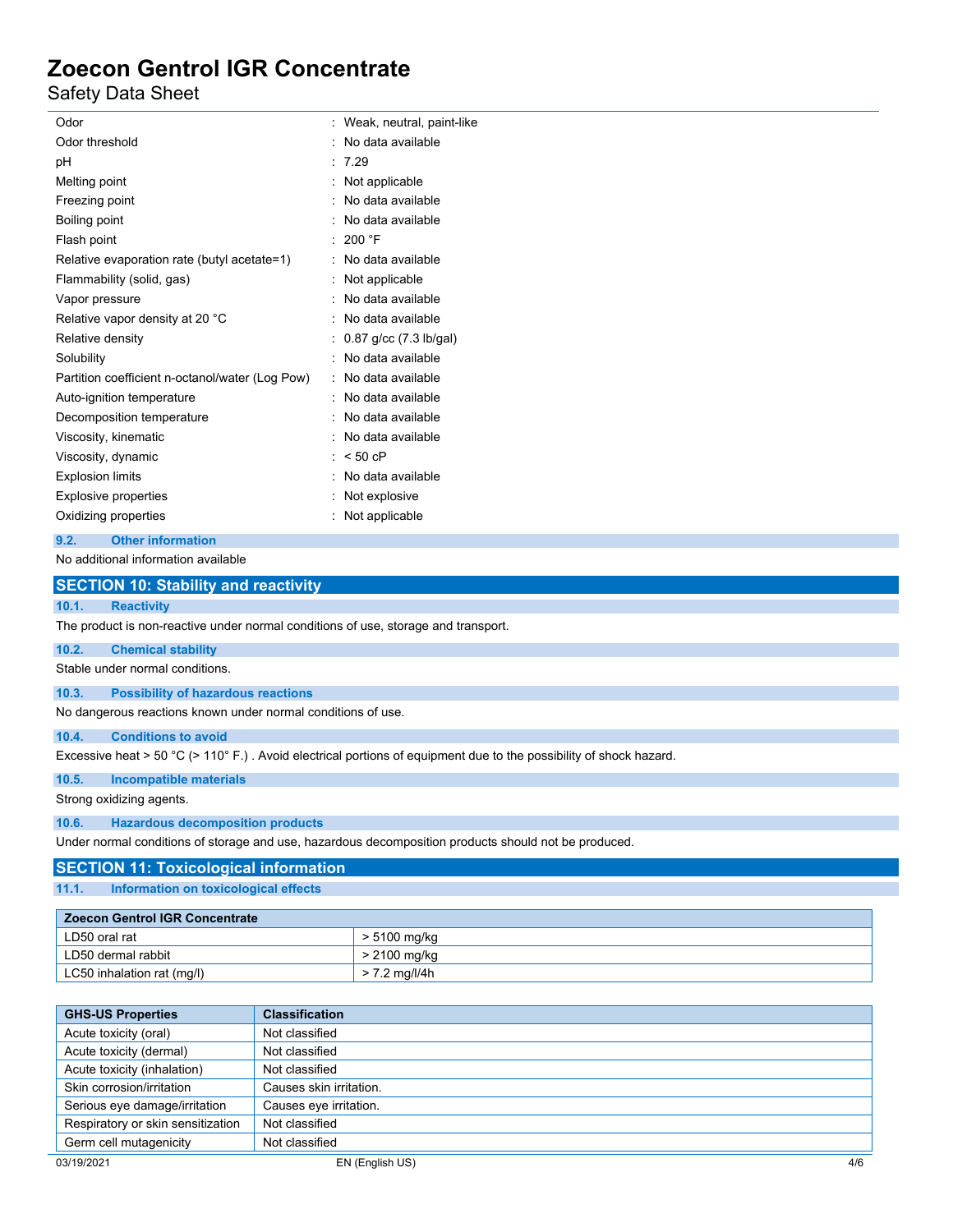Safety Data Sheet

| Carcinogenicity                                       | Not classified                                |
|-------------------------------------------------------|-----------------------------------------------|
| Reproductive toxicity                                 | Not classified                                |
| Specific target organ toxicity<br>(single exposure)   | May cause drowsiness or dizziness.            |
| Specific target organ toxicity<br>(repeated exposure) | Not classified                                |
| Aspiration hazard                                     | May be fatal if swallowed and enters airways. |

#### **Potential health effects**

| Inhalation                  |                                                                                                                                                                |
|-----------------------------|----------------------------------------------------------------------------------------------------------------------------------------------------------------|
| Acute                       | Causes drowsiness and dizziness.                                                                                                                               |
| <b>Skin</b>                 |                                                                                                                                                                |
| Acute                       | : Causes skin irritation.                                                                                                                                      |
| Eye                         |                                                                                                                                                                |
| Acute                       | May cause mild eye irritation.                                                                                                                                 |
| Ingestion                   |                                                                                                                                                                |
| Acute                       | : Aspiration hazard - small amounts of liquid aspirated into the lungs during ingestion or from vomiting may cause<br>chemical pneumonitis or pulmonary edema. |
| <b>Mutagenicity</b>         | $\therefore$ (s)-Hydroprene is not a mutagen.                                                                                                                  |
| Carcinogenicity             | : (s)-Hydroprene did not cause cancer in laboratory animal studies.                                                                                            |
| <b>Reproductive Effects</b> | (s)-Hydroprene did not produce developmental or reproductive effects in laboratory animal studies.                                                             |

|       | <b>SECTION 12: Ecological information</b> |                                                  |
|-------|-------------------------------------------|--------------------------------------------------|
| 12.1. | <b>Toxicity</b>                           |                                                  |
|       |                                           |                                                  |
|       | (S)-Hydroprene (65733-18-8)               |                                                  |
|       | NOEC (acute)                              | > 0.43 mg/l (Exposure time: 96h - Rainbow trout) |
|       |                                           |                                                  |
| 12.2. | <b>Persistence and degradability</b>      |                                                  |
|       | No data available                         |                                                  |

| no autu uvulluplo |                                 |  |  |
|-------------------|---------------------------------|--|--|
|                   | 12.3. Bioaccumulative potential |  |  |
| No data available |                                 |  |  |
|                   | 12.4. Mobility in soil          |  |  |
| No data available |                                 |  |  |
|                   | 12.5. Other adverse effects     |  |  |
|                   | No data available               |  |  |

#### **SECTION 13: Disposal considerations**

**13.1. Disposal methods**

Product/Packaging disposal recommendations : Dispose of content and/or container in accordance with local, regional, national, and/or international regulations.

| <b>SECTION 14: Transport information</b> |                  |                             |                                      |                      |                              |  |  |
|------------------------------------------|------------------|-----------------------------|--------------------------------------|----------------------|------------------------------|--|--|
|                                          | <b>UN number</b> | <b>Proper Shipping Name</b> | <b>Transport hazard</b><br>class(es) | <b>Packing group</b> | <b>Environmental hazards</b> |  |  |
| <b>DOT</b>                               | Not regulated    | Not regulated               | Not regulated                        | Not regulated        | Not applicable               |  |  |
| <b>IMDG</b>                              | Not regulated    | Not regulated               | Not regulated                        | Not regulated        | Not applicable               |  |  |
| <b>IATA</b>                              | Not regulated    | Not regulated               | Not regulated                        | Not regulated        | Not applicable               |  |  |

#### **SECTION 15: Regulatory information**

**15.1. US Federal regulations**

#### **Distillates (petroleum), hydrotreated light (64742-47-8)**

Listed on the United States TSCA (Toxic Substances Control Act) inventory